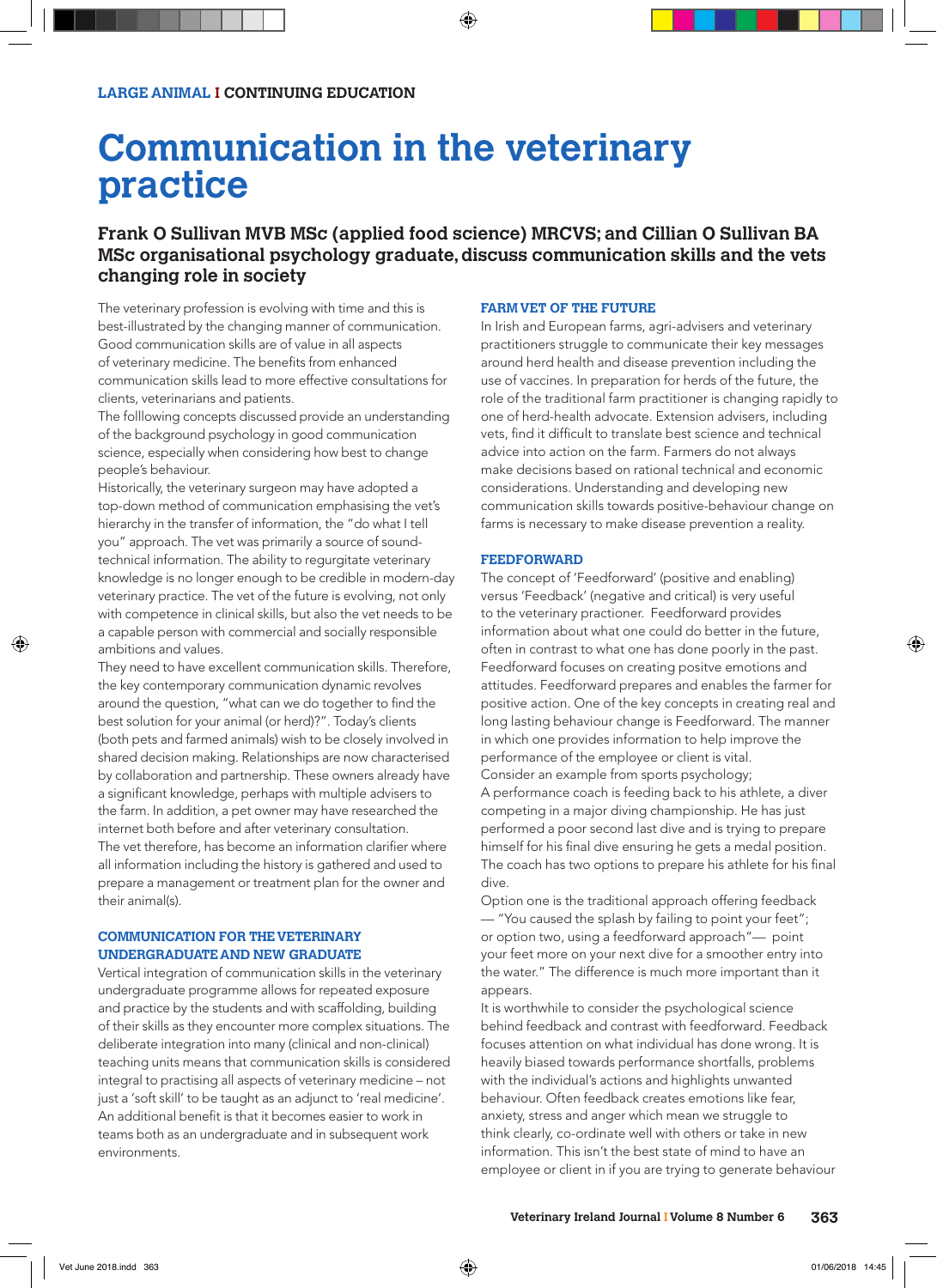

change in them. Kluger and DeNisi carried out a metaanalysis of 131 studies and found that one-third of individuals who had received feedback experienced a deterioration in their work performance, so individuals were in fact worse off having feedback than not having any feedback at all. The veterinary practitioner often uses feedback (with its negative connotations) during farm visits. "There are three reasons that your calves are sick. Firstly you are using dirty buckets and utensils. Secondly the bedding is wet and the calves are overcrowded and thirdly the ventilation in your calf house is very poor. Sort these out and your calf health will improve!"says the vet. The farmer becomes defensive, stressed and his self esteem is threatened. A positive behaviour change is unlikely. Feedback can become an 'information dump' and tends to come from the top down, not always offering a plan for change

Feedforward, on the other hand focuses on the future, provides the client or farmer with hope and possibility rather than worry and impossibility. Feedforward is future focused providing future-oriented options or solutions which research shows evoke positive emotions and mood states. What happens in the brain during feedforward is that the prefrontal cortex, essentially the CEO of our brain, which is largely responsible for our thinking and problem solving

abilities is engaged. These positive feelings and mood states are linked to a number of positive outcomes in individuals such as increased creativity, greater willingness to co-operate and openness to receiving new information. The client is ready to plan with the vet and feedforward prompts the farmer to contribute to the solution.

#### **AVOID THE RIGHTING REFLEX**

Traditionally, agri-advisers and vets display a very strong, but often misplaced, 'righting reflex', attempting to provide immediate solutions and corrective actions to the farmer that never trigger any behaviour change on farm. Solving problems for others can take away autonomy, deplete another's sense of self efficacy and deprive an individual of lessons that can be learned through failures and successes alike. When a vet solves a problem for a client, the solution imposed onto the client tends to be more generic and less of a good fit. The client is less likely to follow through with the solution.

# **SETTING SMART GOALS**

Once you have farmers on board you need to then set smart goals. Described as the most effective performance enhancement technique within behavioural sciences, goal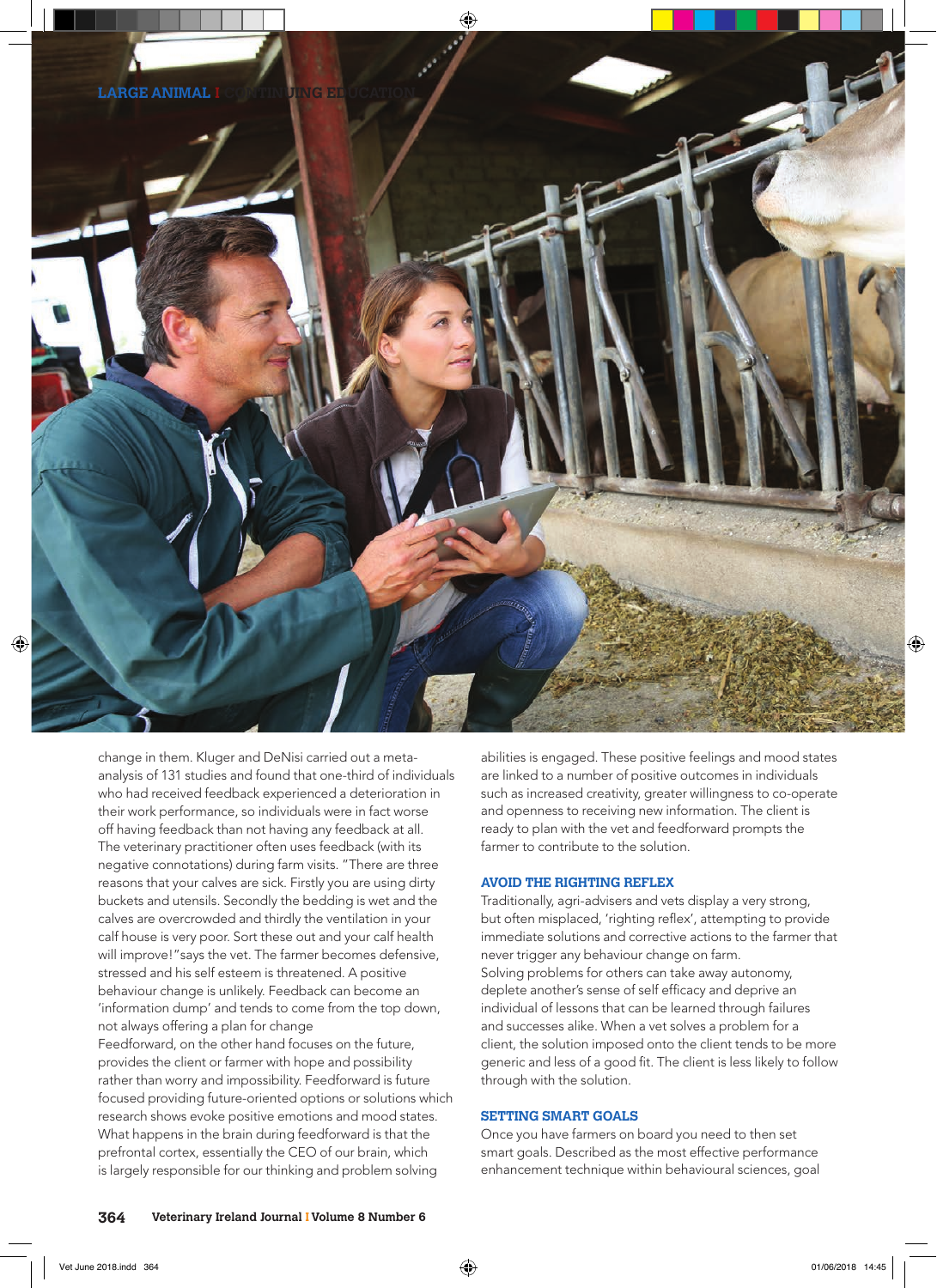

setting helps to direct our energies towards a desirable outcome. Studies have shown goal-setting focuses our attention, increases self-confidence, provides incentives and grows commitment.

When setting goals if they are Specific, Measurable, Attainable, Relevant and Time bound (SMART) studies have shown that they improve performance in both business and sport settings. The SMART acronym might be perceived to be outdated, however is based on sound psychological principles and a practical way for people to set goals. It is really important to agree the goals with the farmer and that these goals are achievable. This aspect requires a move away from the traditional hierarchical approach or righting reflex most practitioners within the veterinary medicine world engage in. It's often the first reaction of a veterinary surgeon out of their desire to help the farmer to instantly outline what the farmer needs to do to fix their problems and improve the farms overall performance. However, research has shown us that if the individual, in this case the farmer, is not included in the development of the plan and the setting of the goals they are unlikely to put in the required effort to implement the goals set out. The farmer needs to be engaged and included in the generating of solutions to his on-farm issues. In doing so this will create a sense of ownership of the goals

# **CONTINUING EDUCATION I LARGE ANIMAL**

and will therefore will be more likely to result in positive behaviour change. This is why the righting reflex does not work – the farmer feels no sense of attachment to the goals as they have just been thrust upon him.

#### **ESSENTIAL COMMUNICATION SKILLS 1. ASKING OPEN QUESTIONS**

An open question is like an open door. Open-ended questions allow you to learn more about your client through conversation rather than interrogation. If you are trying to foster a client-centred approach one should avoid questions that can be answered with brief yes or no answers. Open questions invite clients to "tell their story" in their own words without leading them in a specific direction or pigeon-holing them with a question to which they can only answer yes or no, which can put people on the defensive and unwilling to take on new information. They focus attention in a particular direction. Open questions such as "How can I help you with \_\_\_? Help me understand \_\_\_? Tell me more about\_\_\_?", help to gain a more accurate understanding of their experiences and elicits discussion of the reasons for making desired change. It also elicits more information, allowing one to make a better-informed decision about how to address the client's problems. In addition, it helps to build a rapport with the client as you are showing interest in what they have to say.



Open-ended questions also act as a release valve for clients as they are able to voice their concerns and doubts openly. One is providing the client with some degree of control in the conversation so they don't feel as if they are being interrogated. They also place the onus on the client, provoking them into thinking about the problems they are experiencing and explain them coherently. Through this, you are helping the client themselves to recognise the need for change which is more effective than simply being ordered by an external body that they need to change their behaviour.

### **2. AFFIRMATIONS**

Affirming is about noticing and commenting on the positive aspects in a client. The use of affirmations identifies client strengths and acknowledges the clients' efforts in their struggles.

Are affirmations the same as praise? Not exactly. To praise is to raise a roadblock as it subtly implies that the praiser (the vet) is the arbiter of praise or blame. "You tried hard this week"

"Look at this! You did a really good job of keeping those